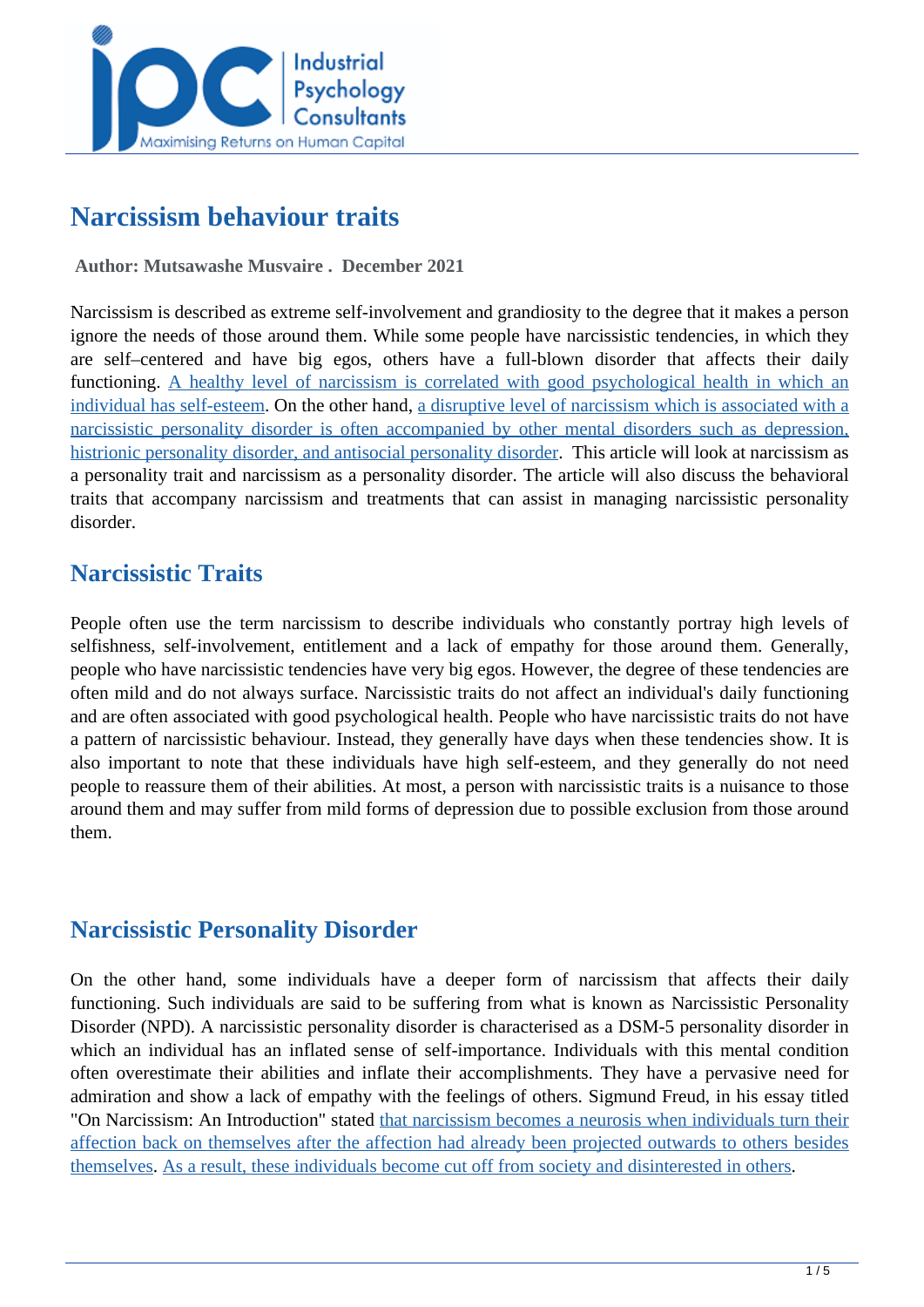

This disorder generally begins to manifest in early adulthood and is present in various contexts. NPD is often accompanied by other psychological disorders, particularly histrionic personality disorder (HPD), antisocial personality disorder (APD) and major depressive disorder (MDD). [HPD is a personality](http://www.wiley-psychopathology.com/ch12) [disorder where an individual is attention-seeking and uncomfortable or unhappy when they are not the](http://www.wiley-psychopathology.com/ch12) [centre of attention](http://www.wiley-psychopathology.com/ch12). APD is another personality disorder in which an individual has an enduring disregard of other people's rights. It is associated with impulsive behaviour and a lack of remorse for wrongdoing. Finally, MDD is a deep sense of sadness and worthlessness that significantly affects daily functioning.

[Several studies indicate that NPD exhibits the highest rates of comorbidity with antisocial and histrionic](https://www-cambridge-org.ezproxy.uct.ac.za/core/services/aop-cambridge-core/content/view/EF0559985A8948E0D72BA893145BC554/9781108424349c12_277-291.pdf/narcissistic_and_histrionic_personality_disorders.pdf) [personality disorders.](https://www-cambridge-org.ezproxy.uct.ac.za/core/services/aop-cambridge-core/content/view/EF0559985A8948E0D72BA893145BC554/9781108424349c12_277-291.pdf/narcissistic_and_histrionic_personality_disorders.pdf) Due to the lack of empathy and tendency to exploit others for self-benefit, NPD has been compared to antisocial personality disorder. Having violent outbursts and aggressiveness is often linked to histrionic personality disorder.

In a study done by Zimmerman in South Africa, the prevalence rates of NPD in the general population range from 0 percent to 5.3 percent. [NPD typically has among the lowest correlation between clinical](http://www.wiley-psychopathology.com/ch12) [interviews and self-report ratings; this is most likely due to a lack of insight into how behaviour is](http://www.wiley-psychopathology.com/ch12) [perceived by others or a disregard for the negative impact of their behaviour on others . Gene](http://www.wiley-psychopathology.com/ch12)rally, people with NPD may lack the insight or willingness to disclose narcissistic attitudes or difficulties.

Due to the low prevalence of NPD there is minimal research available on patients with NPD. Most research that has been done on NPD is mainly focused on empathy deficits and self-esteem. In research done in Germany with a [diagnosed sample of NPD patients, the investigators used both self-report and](https://www-cambridge-org.ezproxy.uct.ac.za/core/services/aop-cambridge-core/content/view/EF0559985A8948E0D72BA893145BC554/9781108424349c12_277-291.pdf/narcissistic_and_histrionic_personality_disorders.pdf) [experimental methods to assess empathy, and the data that was collected revealed that NPD patients](https://www-cambridge-org.ezproxy.uct.ac.za/core/services/aop-cambridge-core/content/view/EF0559985A8948E0D72BA893145BC554/9781108424349c12_277-291.pdf/narcissistic_and_histrionic_personality_disorders.pdf) [exhibited deficits in emotional empathy compared to controls and patients with borderline personality](https://www-cambridge-org.ezproxy.uct.ac.za/core/services/aop-cambridge-core/content/view/EF0559985A8948E0D72BA893145BC554/9781108424349c12_277-291.pdf/narcissistic_and_histrionic_personality_disorders.pdf) [disorder](https://www-cambridge-org.ezproxy.uct.ac.za/core/services/aop-cambridge-core/content/view/EF0559985A8948E0D72BA893145BC554/9781108424349c12_277-291.pdf/narcissistic_and_histrionic_personality_disorders.pdf) (Dawood, Schroder,2018). This evidence suggests that a lack of empathy for others needs is pivotal in diagnosing NPD. Some researchers even suggest that if individuals exhibit empathy for others, they cannot be diagnosed with NPD even though they may have other symptoms.

Neuroimaging done in patients with NPD revealed smaller grey matter volume in the left anterior insula as compared to control groups. Grey matter volume in the left anterior insula correlates positively with self-reported emotional empathy (Dawood, Schroder, 2018). [A loss of grey matter in this area is often](https://www.cambridge.org/core/books/abs/cambridge-handbook-of-personality-disorders/narcissistic-and-histrionic-personality-disorders/EF0559985A8948E0D72BA893145BC554) [associated with emotion dysregulation and deficits in coping behaviours. To](https://www.cambridge.org/core/books/abs/cambridge-handbook-of-personality-disorders/narcissistic-and-histrionic-personality-disorders/EF0559985A8948E0D72BA893145BC554) support this evidence, [Nenadic and associates \(2015\) used voxel-based morphometry to identify structural issues in the brains](https://www-cambridge-org.ezproxy.uct.ac.za/core/services/aop-cambridge-core/content/view/EF0559985A8948E0D72BA893145BC554/9781108424349c12_277-291.pdf/narcissistic_and_histrionic_personality_disorders.pdf) [of six patients diagnosed with NPD and found grey matter deficits in the right prefrontal and bilateral](https://www-cambridge-org.ezproxy.uct.ac.za/core/services/aop-cambridge-core/content/view/EF0559985A8948E0D72BA893145BC554/9781108424349c12_277-291.pdf/narcissistic_and_histrionic_personality_disorders.pdf)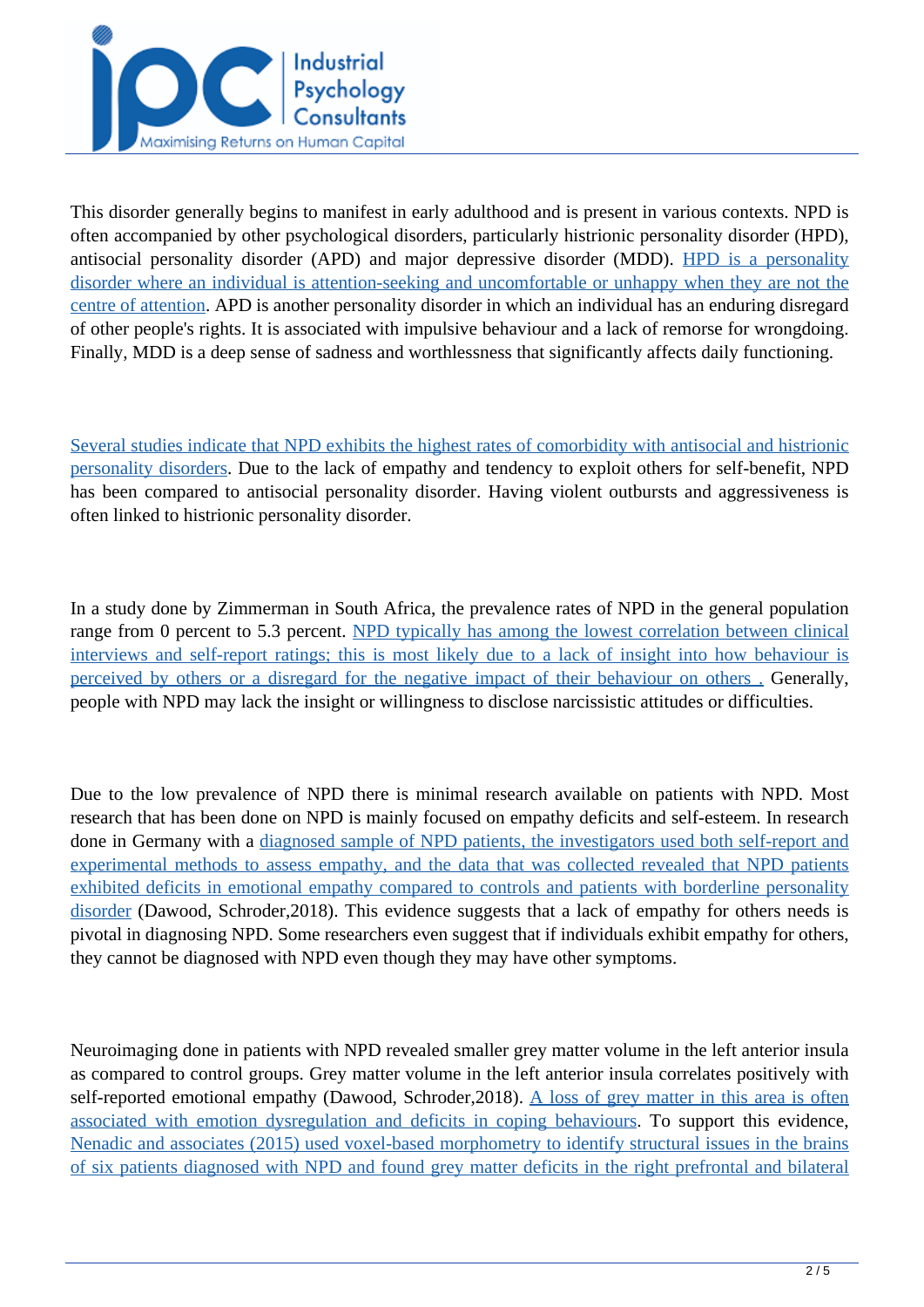

Research also suggests that individuals with a narcissistic personality disorder often have a history of failed relationships. [A study that was done on narcissistic individuals showed that narcissistic people](http://www.wiley-psychopathology.com/ch12) [prefer partners that are openly admiring than partners that are openly loving.](http://www.wiley-psychopathology.com/ch12) Failure to be admired often leads to these individuals becoming angry and aggressive. These toxic attitudes are often positively reinforced with substance abuse and risky sexual behaviour. [Research suggests a strong correlation](http://www.wiley-psychopathology.com/ch12) [between NPD and substance abuse, especially for those individuals who do not seek for professional](http://www.wiley-psychopathology.com/ch12) [help. Some studies associate NPD with delinquent behaviour and criminal activity.](http://www.wiley-psychopathology.com/ch12)

Empirical studies on patients with NPD have caused mixed emotions in the research world. While individuals with NPD exhibit high levels of grandiosity ironically, they have very low self-esteem compared to other controls groups. [\(Marissen, Brouwer, Hiemstra, Deen, & Franken, 2016\) Suggest that](https://www-cambridge-org.ezproxy.uct.ac.za/core/services/aop-cambridge-core/content/view/EF0559985A8948E0D72BA893145BC554/9781108424349c12_277-291.pdf/narcissistic_and_histrionic_personality_disorders.pdf) [this can be justifiable as NPD is comorbid with anxiety disorders , mood disorders and posttraumatic](https://www-cambridge-org.ezproxy.uct.ac.za/core/services/aop-cambridge-core/content/view/EF0559985A8948E0D72BA893145BC554/9781108424349c12_277-291.pdf/narcissistic_and_histrionic_personality_disorders.pdf) [stress disorder.](https://www-cambridge-org.ezproxy.uct.ac.za/core/services/aop-cambridge-core/content/view/EF0559985A8948E0D72BA893145BC554/9781108424349c12_277-291.pdf/narcissistic_and_histrionic_personality_disorders.pdf)

There is also evidence that suggests that individuals with NPD are often diagnosed with major depressive disorder. Due to poor relations with others, individuals with NPD are often loners who are abandoned. The loneliness accompanied by low self-esteem and toxic behaviour traits such as substance abuse often leads to MDD in such individuals.

### **Characteristics of Narcissistic Personality Disorder**

According to the DSM-5, to diagnose an individual with Narcissistic personality disorder, a patient must meet the clinical threshold for a minimum of five of the following criteria to be diagnosed with NPD:

- 1. Have a grandiose sense of self-importance (e.g., exaggerates achievements and talents, expects to be recognised as superior without commensurate achievements).
- 2. Be preoccupied with fantasies of unlimited success, power, brilliance, beauty, or ideal love.
- 3. Believe that they are "special" and unique and can only be understood by, or should associate with, other special or high-status people (or institutions).
- 4. Requiring excessive admiration.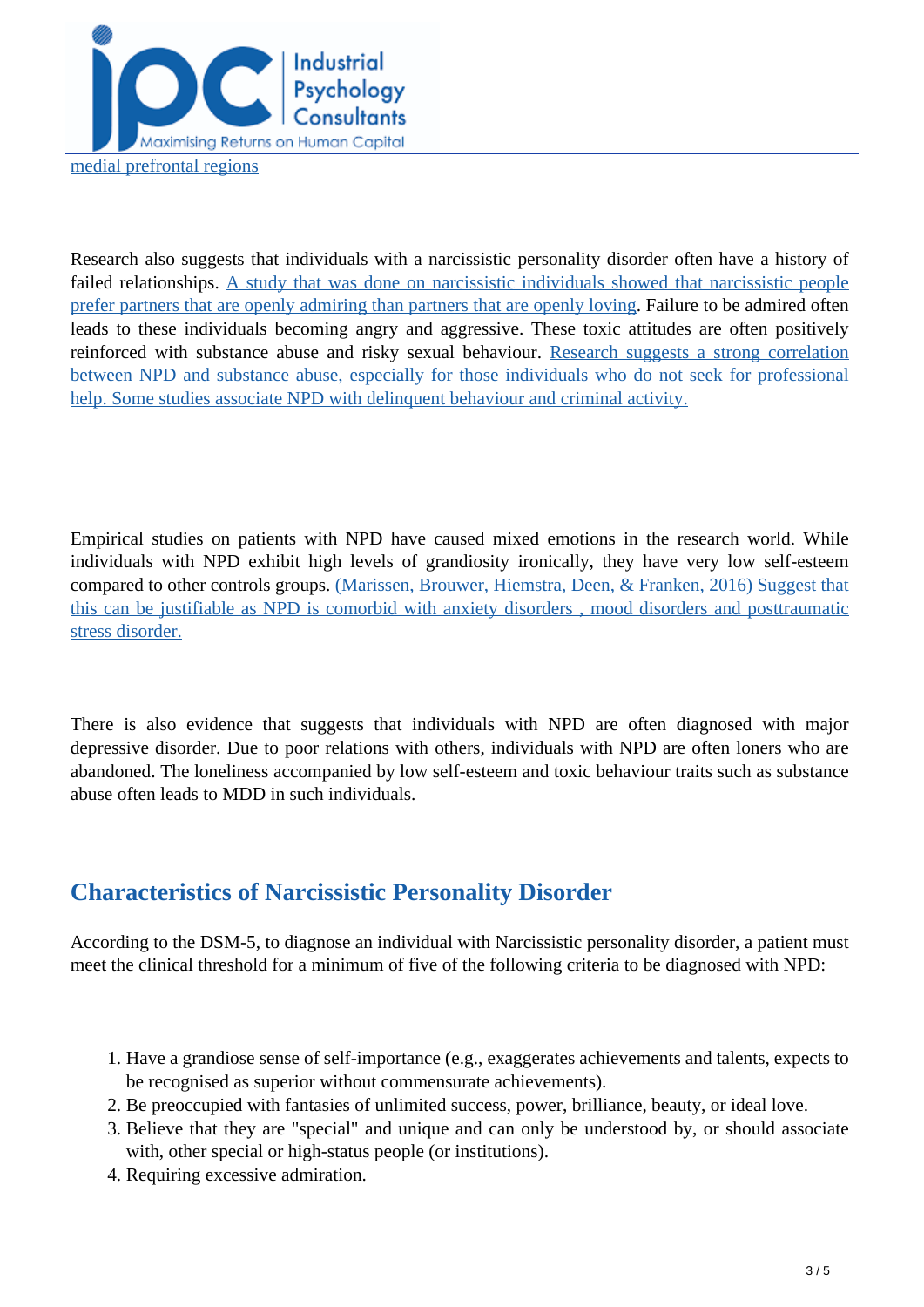

- 5. Having a sense of entitlement (i.e., unreasonable expectations of especially favourable treatment or automatic compliance with their expectations).
- 6. Be interpersonally exploitative (i.e., take advantage of others to achieve their ends).
- 7. Lacks empathy: be unwilling to recognise or identify with the feelings and needs of others.
- 8. Often envious of others or believes that others are envious of them.
- 9. Showing arrogant, haughty behaviours or attitudes.

#### **Treatment for Narcissistic Personality Disorder**

Generally, NPD people are in denial over their condition and hardly ever get diagnosed. Most diagnoses come after individuals approach specialists, mainly with depressive symptoms. Due to the nature of the condition, a significant number of the patients try to justify not having the condition. As a result, NPD is one of the most underdiagnosed disorders in the DSM-5.

Treatment for narcissistic personality disorder centres around talk therapy (psychotherapy). Psychotherapy is essentially when an individual sees a therapist regularly to talk through their issues. Often people are resistant to this kind of treatment. However, there are positive results that come from psychotherapy.

Cognitive behavioural therapy is also another form of treatment that is used for patients diagnosed with NPD. [CBT is a type of psychotherapy in which negative patterns of thought about the self and the world](https://www-taylorfrancis-com.ezproxy.uct.ac.za/chapters/mono/10.4324/9780203961582-9/cognitie-behaior-therapy-personality-disorders-basic-considerations-len-sperry?context=ubx&refId=a4b94cc4-4718-458f-8f2f-91731fe10c77) [are challenged to alter unwanted behaviour patterns or treat mood disorders such as depression.](https://www-taylorfrancis-com.ezproxy.uct.ac.za/chapters/mono/10.4324/9780203961582-9/cognitie-behaior-therapy-personality-disorders-basic-considerations-len-sperry?context=ubx&refId=a4b94cc4-4718-458f-8f2f-91731fe10c77) Through this treatment, individuals are helped to realise negative and unhelpful thoughts. This treatment is administered as a form of talk therapy.

In some extreme cases, the disorder is treated using medication. However, this generally treats other underlying conditions such as major depressive disorder. The medication may be used to balance out hormones and improve the mood of the patients.

In conclusion, it is essential to determine the depth of narcissism one has to seek help if the need arises. If you suspect that you may have NPD or know someone you suspect has this condition, it is worth your while to seek professional help early.

**Mutsawashe Musvaire is a Talent Acquisition Consultant at Industrial Psychology Consultants**